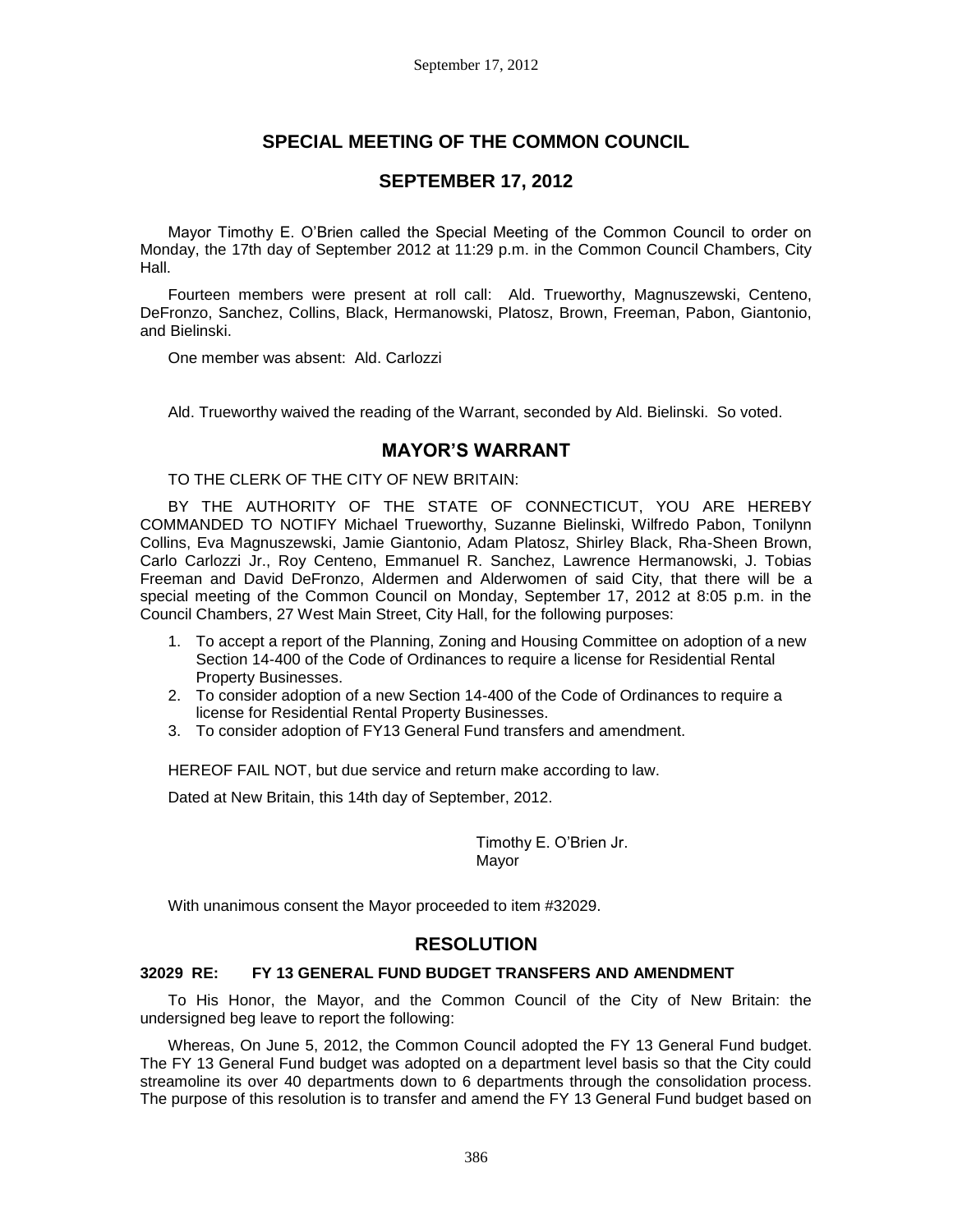newly consolidated departments to more accurately reflect city expenditures on a department level. On June 5, 2012 the FY 13 General Fund Budget was originally adopted at \$232,351,309. With this resolution the FY 13 General Fund Budget will be amended to be \$232,454,709.

Therefore, Be It Resolved, that monies be transferred and amended within the FY 12-13 General Fund budget for this purpose as follows. The details are on file in the Town Clerk's Office.

#### Alderman Michael Trueworthy

Ald. Trueworthy moved to accept and adopt, seconded by Ald. Bielinski. Roll call vote – 14 in favor, 0 opposed. IN FAVOR: Ald. Trueworthy, Magnuszewski, Centeno, DeFronzo, Sanchez, Collins, Black, Hermanowski, Platosz, Brown, Freeman, Pabon, Giantonio and Bielinski. Approved by Mayor Timothy O'Brien Jr. the 18th day of September 2012.

There being no further business to come before the Council, Ald. Trueworthy moved to adjourn, seconded by Ald. Bielinski. So voted. Meeting adjourned at 11:34 p.m.

ATTEST: Peter J. Denuzze, City Clerk